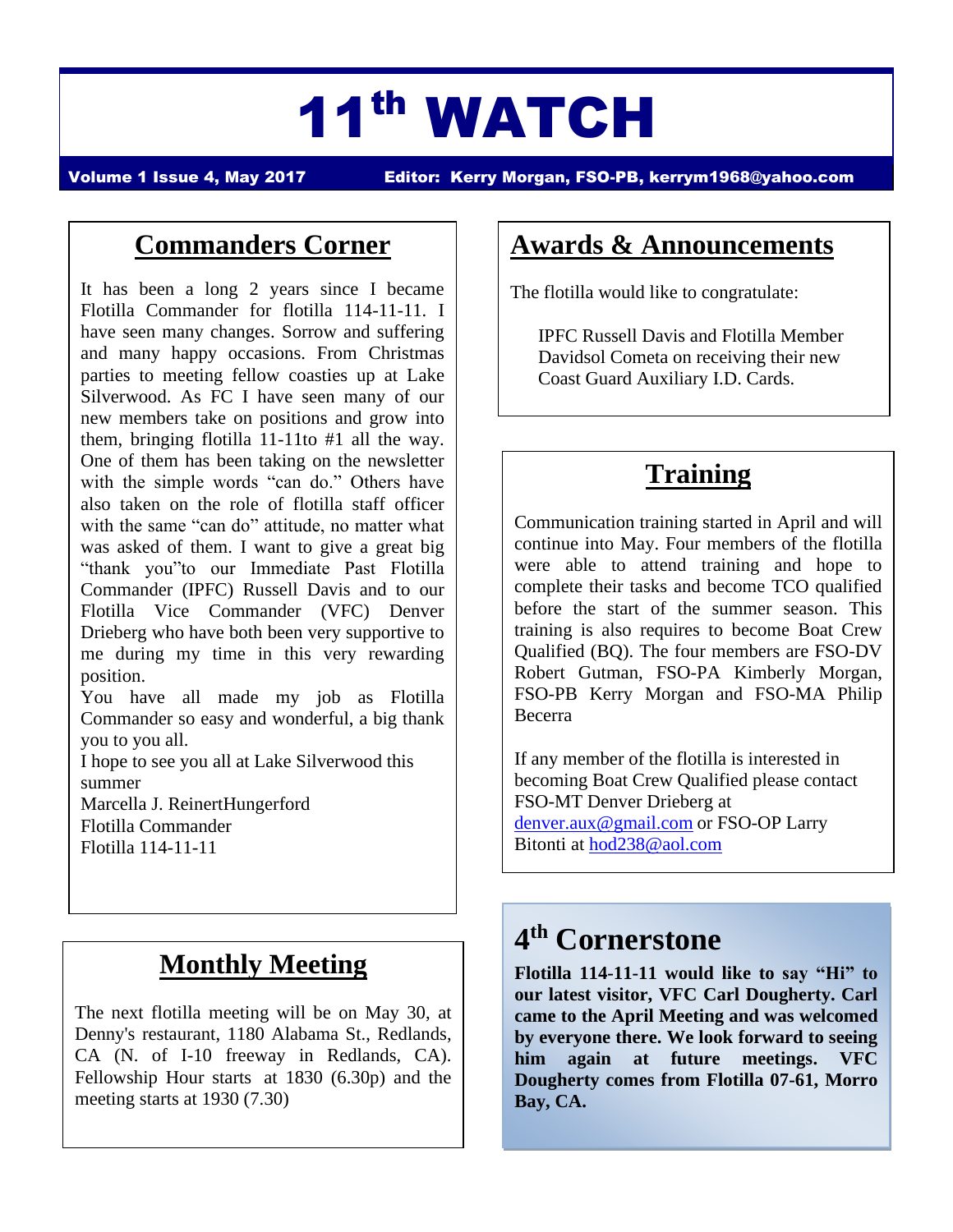

Above Immediate Past Flotilla Commander (IPFC) Russell Davis and Flotilla Member Davidsol Cometa receive their new Coast Guard Auxiliary I.D. Cards from VFC Denver Drieberg.

Photograph by Carl Dougherty VFC flotilla 07-61

# **ID Cards**

Please check your I.D. cards to ensure they are in date. Any member who does not have an I.D. card or whose I.D. card will expire within the next 60 days should contact Denver Drieberg, VFC, FSO-HR, FSO-MT, as soon as possible. The VFC can be reached by using the following email address:

#### [denver.aux@gmail.com](mailto:denver.aux@gmail.com)

Members are reminded that they will be unable to attend functions on military bases without a valid I.D. card.



#### **Paratus Prep**

As a member of the Coast Guard Auxiliary, knowledge of nautical terms, ship board items and maritime rules are just some of the fun things learnt during out training. This section of the newsletter will allow members to see how much they really know about a life on the ocean waves.

- 1) "Block Stowage" means:
	- a. Having the cargo on pallets.
	- b. Stowing all the cargo for a port in the same area.
	- c. Using port marks on the cargo.
	- d. Using separation cloths to separate different types of cargo.
- 2) A "Bowline" is used to:
	- a. Form a temporary eye at the end of a line.
		- b. Join lines of equal size.
		- c. Be a stopper.
	- d. Keep a line from fraying.
- 3) A "contr-guide" is a type of:
	- a. Bow thruster.
	- b. Cargo gear.
	- c. Steering engine.
	- d. Rudder.
- 4) A "figure eight" knot is used to:
	- a. Be a stopper.
	- b. Shorten a line.
	- c. Keep a line from passing through a sheave.
	- d. Join lines of equal size.
- 5) A "Mediterranean moor" should be used when:
	- a. Anchoring in the Mediterranean.
	- b. Docking stern to a berth.
	- c. Docking bow to a berth.
	- d. Anchoring in a strong current

To gain the title of the smartest member in the flotilla, please send your answers to FSO-PB Kerry Morgan at [kerrym1968@yahoo.com](mailto:kerrym1968@yahoo.com)

The names of those who answer all five questions correctly will be published on the next newsletter and with that comes the bragging rights.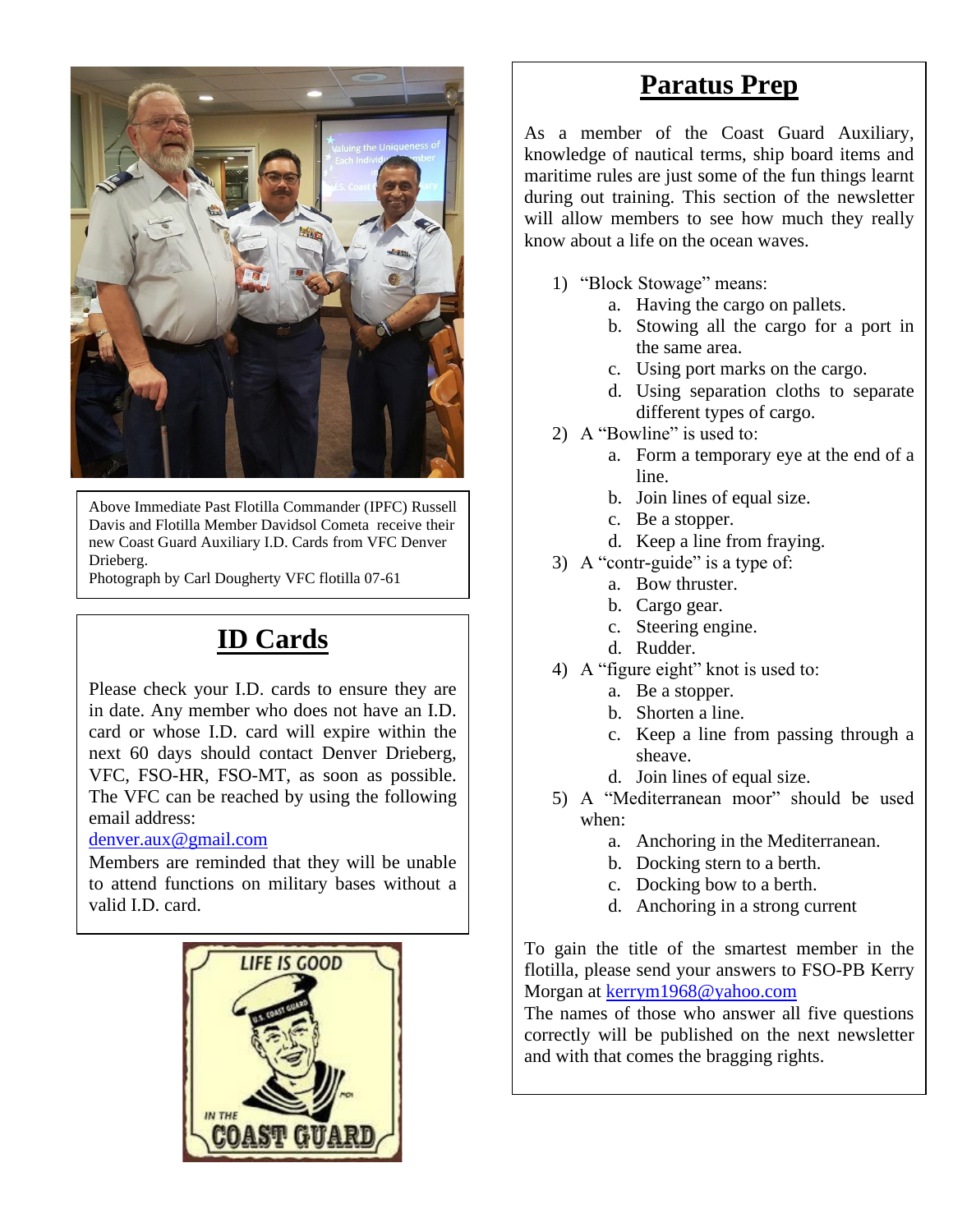#### **How The Coast Guard Earned Its Orange And Blue Stripes**

Where did the idea come from?

John F. Kennedy understood the importance of image-building, having relied on it in his successful 1960 presidential campaign. When they moved into the White House in 1961, the president and First Lady Jackie Kennedy began an effort to re-make the image of the presidency starting with a complete redesign of the White House.

Kennedy next undertook a re-design of the presidential jet Air Force One. The president believed an initial design provided by the Air Force was too regal looking and, on the advice of the first lady, he turned to French-born industrial designer Raymond Loewy, know to modern designers as ["The Man Who Made The](http://gizmodo.com/raymond-loewy-the-man-who-made-the-20th-century-beauti-1458724316)  [20th Century Beautiful"](http://gizmodo.com/raymond-loewy-the-man-who-made-the-20th-century-beauti-1458724316). Loewy's [sketches for a new Air Force One design](https://www.moma.org/collection/works/196025) won immediate praise from Kennedy and the press, and the aircraft became an important symbol of the president and the United States in official visits in the U.S. and overseas.

Delighted by the look of Air Force One, Kennedy granted Loewy's request for a meeting on May 13, 1963. During the meeting and a second held a day later, the men discussed improving the visual image of the federal government and Kennedy suggested the Coast Guard as an appropriate agency to start with. Soon after, the design firm of Raymond Loewy-William Snaith, Incorporated, received a contract for a 90-day feasibility study and, in January 1964, the firm presented its findings to Coast Guard leadership.

With its experience in designing industry trademarks, Loewy recommended the Coast Guard adopt an identification device like a commercial trademark. The firm believed the symbol must be easily identifiable from a distance, easily differentiated from other government or commercial emblems, and easily adapted to a wide variety of vessels and aircraft.

The Coast Guard established an ad hoc committee to work with Loewy on the project and, on June 19, 1964, the Coast Guard signed a contract to "accomplish studies, prepare design efforts and make a presentation of a comprehensive and integrated identification plan for the U.S. Coast Guard."

On March 21, 1965, during an all-day session, representatives from Loewy presented their findings to the service and on the same day Coast Guard chief of staff, Rear Adm. Paul Trimble, agreed to proceed with the "Integrated Visual Identification System."

During the development process, Loewy selected a wide red bar to the upper right of a narrow blue bar canted at 64 degrees and running from right to lower left. The team used its own stylized version of the traditional Coast Guard emblem for placement on the center of the red bar. The overall design came to be known as the "Racing Stripe" or "Slash" emblem.

Racing Stripe design was tested on cutters and facilities in Florida due to milder weather conditions and the wide variety of sea assets stationed there. The prototype Slash was affixed to the cutters [Diligence](https://www.uscg.mil/lantarea/cgcDiligence/) and [Androscoggin,](https://www.uscg.mil/history/webcutters/Androscoggin1946.pdf) a buoy tender, vehicles, and buildings at [Base Miami.](https://www.uscg.mil/BaseMiamiBeach/) At North Carolina's [Air Station Elizabeth City,](https://www.uscg.mil/d5/airstaelizabethcity/) the Slash was affixed to an [HH-52 "Seaguard" helicopter,](https://www.uscg.mil/history/aviation/Sikorsky/HH52/SikorskyHH52A.pdf) [HU-16](https://www.uscg.mil/history/aviation/Grumman/UF1G-HU16/Grumman_HU16.pdf)  ["Albatross" amphibian](https://www.uscg.mil/history/aviation/Grumman/UF1G-HU16/Grumman_HU16.pdf) and [HC-130 "Hercules" turbo-prop aircraft](https://www.uscg.mil/hq/cg7/cg711/c130h.asp)

During the prototyping process, the Coast Guard's selection committee had decided against the Loewy stylized shield and opted for the service's traditional shield emblem instead. On April 6, 1967,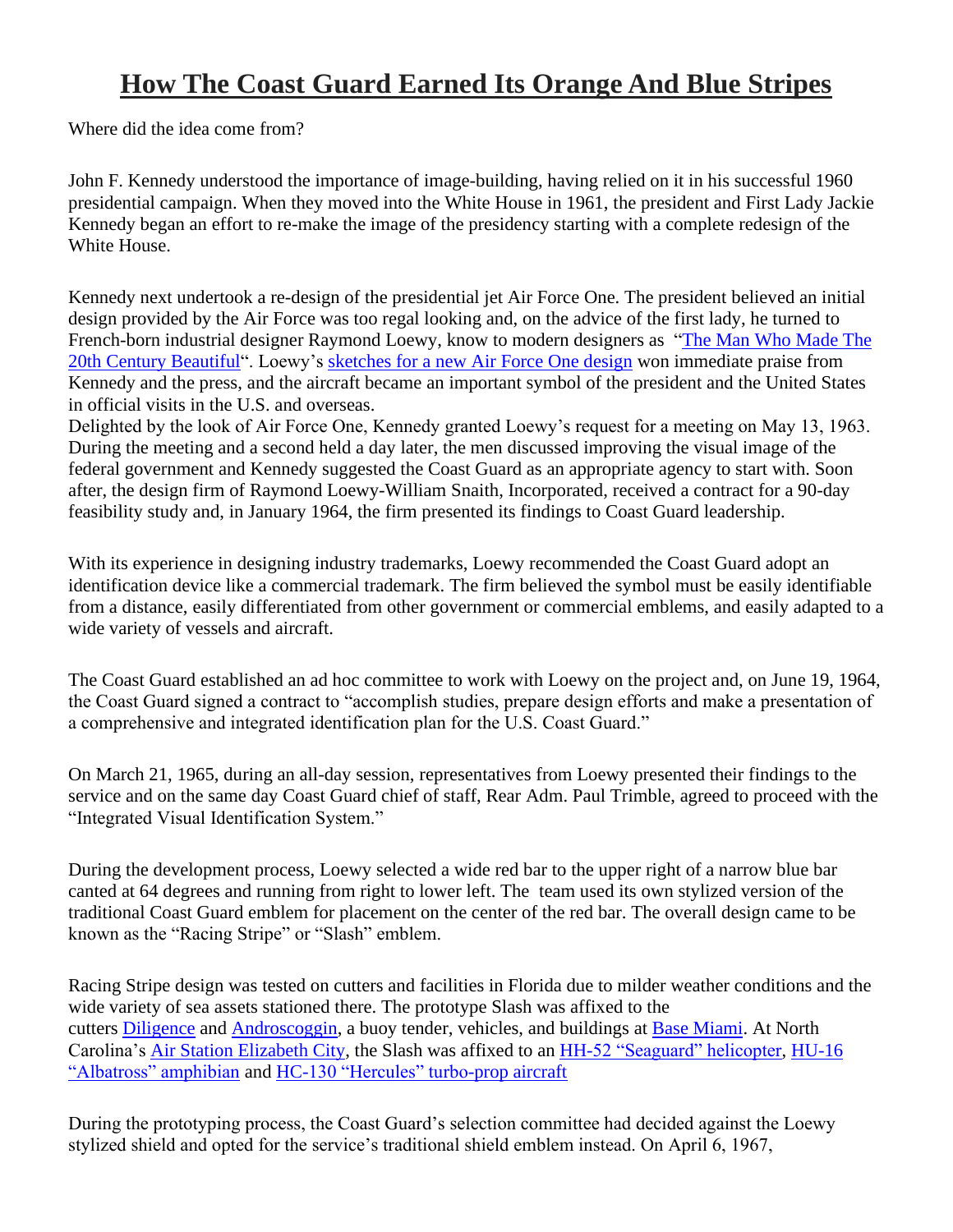Commandant [Edwin Roland](https://www.uscg.mil/history/people/EJRolandBio.asp) issued **[Commandant Instruction](https://www.uscg.mil/directives/cim.asp) 5030.5**, which ended four years of study and experimentation and ordered service-wide implementation of the Integrated Visual Identification System.

Adoption of the Racing Stripe met with resistance from the Coast Guard's service culture. However, over the course of the late 1960s and early 1970s, the symbol spread to every maritime and aviation asset in the service. By 1975, the Coast Guard's sail training ship [Eagle](https://www.uscg.mil/history/cutters/Eagles/Eagle1946.asp) remained the last asset not sporting the emblem. Traditionalists believed the Racing Stripe would destroy its classic lines but, with preparations underway for Operation Sail 1976 to celebrate the nation's Bicentennial and Eagle to serve as the host ship, Coast Guard leadership saw an opportunity to present the service's brand identity to the world and distinguish Eagle from the other tall ships.

The Racing Stripe received a public stamp of approval when CBS news anchor [Walter Cronkite](http://www.nshof.org/index.php?option=com_content&view=article&id=176:walter-cronkite-the-sailor-remembered-in-the-economist) singled out Eagle and its Racing Stripe logo with approving remarks.

The Integrated Visual Identification System stands as the most successful branding program of a federal agency in U.S. history. Thanks to a visionary president, talented industrial designers and Coast Guard leaders who saw the importance of a service brand identity; the assets of the Coast Guard are now easily identified by millions of individuals world-wide who share a connection to the sea.

*This article was originally written for [USCG Compass](http://coastguard.dodlive.mil/2017/04/the-long-blue-line-50th-anniversary-of-the-coast-guard-racing-stripe/) by Diana Honings, USCG*